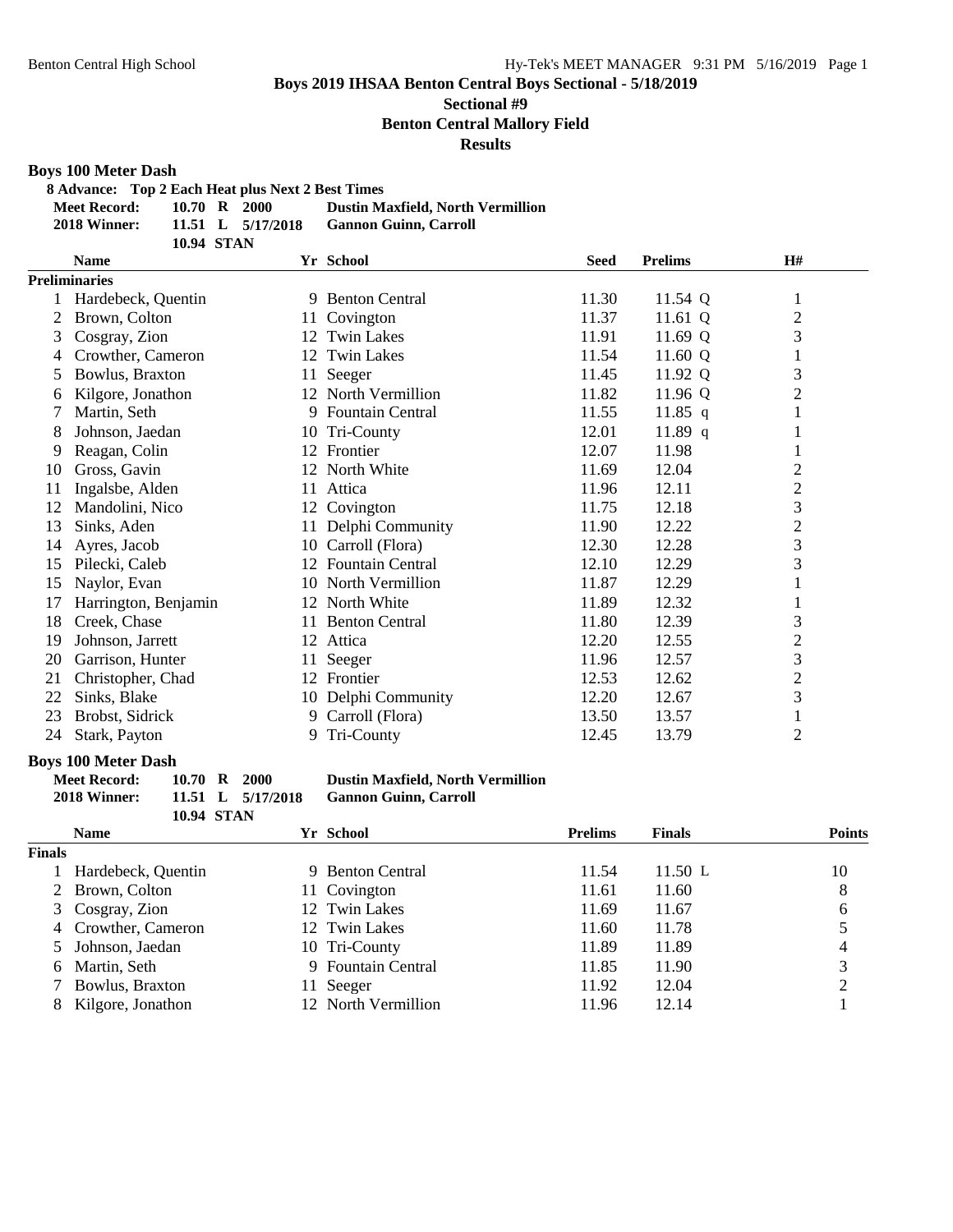# **Sectional #9**

**Benton Central Mallory Field**

#### **Results**

#### **Boys 200 Meter Dash**

**8 Advance: Top 2 Each Heat plus Next 2 Best Times**

| <b>Meet Record:</b> |                   | 22.67 R 5/16/2013 | <b>Garrett Gray, Benton Central</b>   |
|---------------------|-------------------|-------------------|---------------------------------------|
| 2018 Winner:        |                   | 24.10 L 5/17/2018 | <b>Skyler Okalovich, Fountain Cen</b> |
|                     | <b>22.08 STAN</b> |                   |                                       |

|       | Yr School<br><b>Name</b> |     | <b>Seed</b>           | <b>Prelims</b> | H#          |                |
|-------|--------------------------|-----|-----------------------|----------------|-------------|----------------|
|       | <b>Preliminaries</b>     |     |                       |                |             |                |
|       | Lehe, Luke               | 12  | Tri-County            | 24.22          | L 23.28 Q   | $\overline{2}$ |
|       | Hardebeck, Quentin       | 9   | <b>Benton Central</b> | 24.43          | L 23.39 Q   |                |
| 3     | Barnett, Aaron           |     | 12 Fountain Central   | 23.85          | 24.58 Q     | 3              |
| 4     | Crowther, Cameron        |     | 12 Twin Lakes         | 23.34          | L 23.42 Q   |                |
| 5.    | Sinks, Aden              | 11- | Delphi Community      | 24.70          | 24.29 Q     | $\overline{2}$ |
| 6     | Ayres, Jacob             | 10- | Carroll (Flora)       | 25.50          | 24.80 Q     | 3              |
|       | Valentine, Joe           |     | 12 Twin Lakes         | 23.38          | $L$ 23.47 q |                |
| 8     | Capes, Corbin            |     | 10 Frontier           | 25.09          | $24.46$ q   |                |
| 9.    | Doty, Logan              |     | 9 Tri-County          | 25.15          | 24.73       | $\overline{2}$ |
| 10    | Falkenstein, Jacob       |     | 9 Carroll (Flora)     | 25.80          | 25.02       |                |
| 11    | Marrow, Ryan             | 11  | Covington             | 24.83          | 25.03       | $\overline{2}$ |
| 12    | Morgado, Ivan            | 9.  | Fountain Central      | 25.32          | 25.11       | 3              |
| 13    | Creek, Chase             | 11- | <b>Benton Central</b> | 26.19          | 25.12       | 3              |
| 14    | Waterworth, John         | 11- | Seeger                | 25.10          | 25.90       |                |
| 15    | Garrison, Hunter         | 11- | Seeger                | 25.94          | 26.08       | 3              |
| 16    | Freeman, Brandon         |     | 12 Delphi Community   | 26.10          | 26.92       |                |
| 17    | Harrington, Benjamin     | 12  | North White           | 27.50          | 28.09       | 3              |
| 18    | Morales De Leon, Erick   | 11. | North White           | 26.40          | 28.24       | 3              |
| $---$ | Girard, Treven           |     | Frontier              | 24.74          | <b>DQ</b>   | 3              |

#### **Boys 200 Meter Dash**

| Meet Record: |                   | 22.67 R 5/16/2013 | <b>Garrett Gray, Benton Central</b>   |
|--------------|-------------------|-------------------|---------------------------------------|
| 2018 Winner: |                   | 24.10 L 5/17/2018 | <b>Skyler Okalovich, Fountain Cen</b> |
|              | <b>22.08 STAN</b> |                   |                                       |

|                | <b>Name</b>                | Yr School           | <b>Prelims</b> | <b>Finals</b> | <b>Points</b> |
|----------------|----------------------------|---------------------|----------------|---------------|---------------|
| <b>Finals</b>  |                            |                     |                |               |               |
|                | Lehe, Luke                 | 12 Tri-County       | 23.28          | 23.02 L       | 10            |
| $\mathbf{2}^-$ | Valentine, Joe             | 12 Twin Lakes       | 23.47          | 23.49 L       | 8             |
|                | 3 Barnett, Aaron           | 12 Fountain Central | 24.58          | 23.85 L       | 6             |
| 4              | Sinks, Aden                | 11 Delphi Community | 24.29          | 24.42         |               |
|                | 5 Crowther, Cameron        | 12 Twin Lakes       | 23.42          | 24.44         | 4             |
|                | 6 Capes, Corbin            | 10 Frontier         | 24.46          | 24.67         | 3             |
|                | 7 Ayres, Jacob             | 10 Carroll (Flora)  | 24.80          | 25.02         | ◠             |
| 8              | Hardebeck, Quentin         | 9 Benton Central    | 23.39          | 25.68         |               |
|                | <b>Boys 400 Meter Dash</b> |                     |                |               |               |

| <b>Meet Record:</b> |  | 49.92 R 5/16/2013 | <b>Garrett Gray, Benton Central</b> |
|---------------------|--|-------------------|-------------------------------------|
| 2018 Winner:        |  | 52.89 L 5/17/2018 | <b>Sam Getz, Tri-County</b>         |

| <b>49.40 STAN</b> |               |                  |       |               |    |               |
|-------------------|---------------|------------------|-------|---------------|----|---------------|
|                   | <b>Name</b>   | <b>Yr School</b> | Seed  | <b>Finals</b> | H# | <b>Points</b> |
| <b>Finals</b>     |               |                  |       |               |    |               |
|                   | Brown, Colton | 11 Covington     | 52.83 | 52.53 L       |    | 10            |
|                   | 2 Clark, Wil  | 12 Seeger        | 54.86 | 54.20         |    | 8             |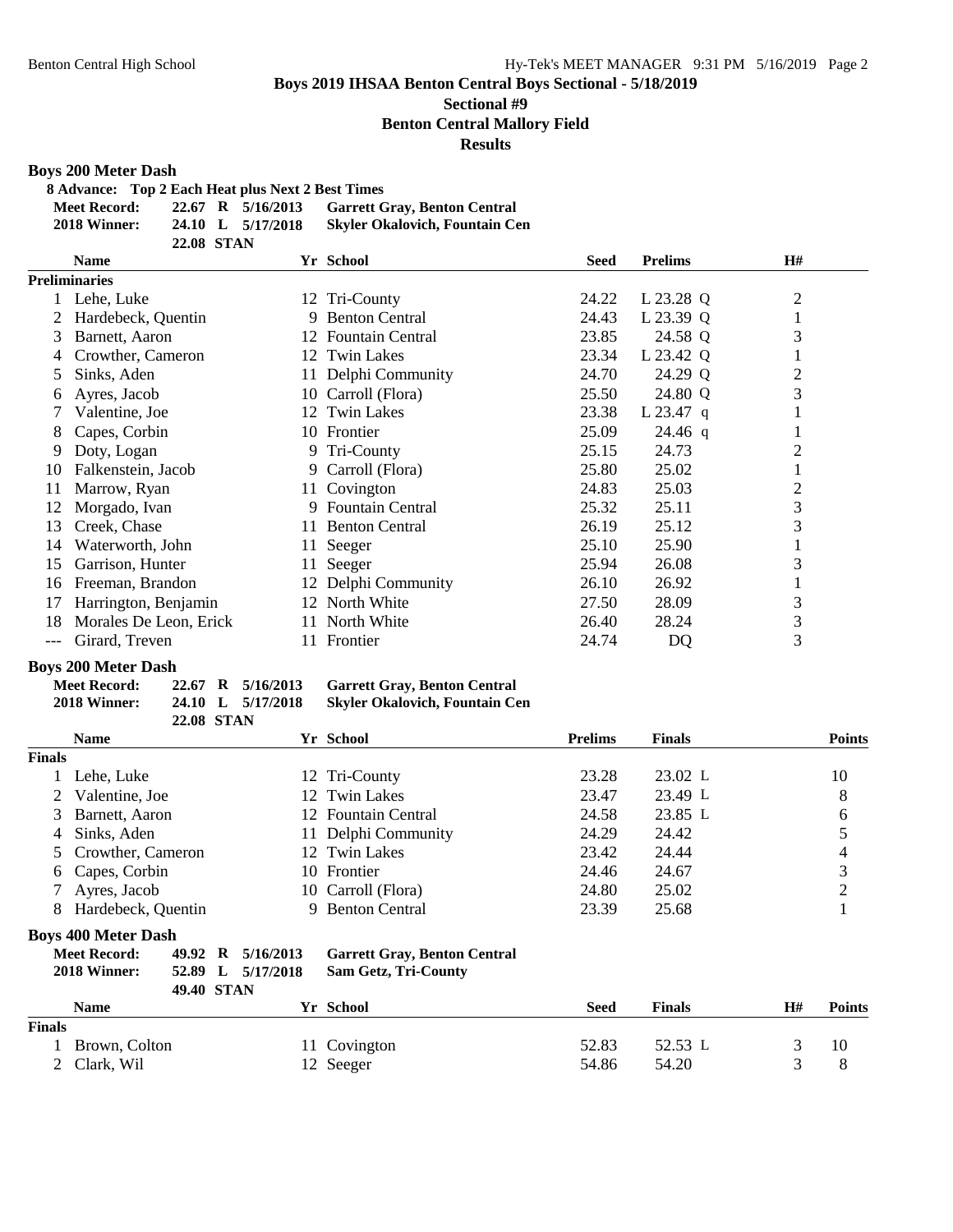**Sectional #9**

**Benton Central Mallory Field**

**Results**

### **Finals ... (Boys 400 Meter Dash)**

|    | <b>Name</b>         |     | Yr School               | <b>Seed</b> | <b>Finals</b> | Н#             | <b>Points</b> |
|----|---------------------|-----|-------------------------|-------------|---------------|----------------|---------------|
| 3  | Crowther, Cameron   |     | 12 Twin Lakes           | 54.55       | 54.32         | 3              | 6             |
| 4  | Capes, Corbin       |     | 10 Frontier             | 54.42       | 54.54         | 3              | 5             |
| 5  | Doty, Logan         |     | 9 Tri-County            | 54.32       | 55.25         | 3              | 4             |
| 6  | Johnson, Justice    | 9   | <b>Benton Central</b>   | 57.28       | 56.55         | 3              | 3             |
|    | Solorzano, Vidal    |     | 12 Tri-County           | 54.55       | 56.90         | 3              | 2             |
| 8  | Falkenstein, Joshua | 9.  | Carroll (Flora)         | 57.80       | 57.05         | $\overline{2}$ |               |
| 9  | Falkenstein, Jacob  |     | 9 Carroll (Flora)       | 56.00       | 57.11         | 3              |               |
| 10 | Jackson, Kahari     |     | 10 Twin Lakes           | 57.32       | 58.09         | $\overline{2}$ |               |
| 11 | Wolfe, Caleb        |     | 10 Delphi Community     | 58.00       | 58.29         | 2              |               |
| 12 | Russell, Justin     |     | 11 North White          | 59.69       | 58.36         | $\overline{2}$ |               |
| 13 | Dulin, Collin       |     | 9 Delphi Community      | 59.50       | 59.10         |                |               |
| 14 | Gerlach, Keane      | 9   | <b>Benton Central</b>   | 1:00.30     | 59.92         | 2              |               |
| 15 | Johnson, Jarrett    | 12  | Attica                  | 59.95       | 59.95         | 2              |               |
| 16 | Miller, Nathan      | 9.  | North White             | 1:00.11     | 1:00.34       |                |               |
| 17 | Coffenberry, Gabe   | 11. | Fountain Central        | 1:00.00     | 1:01.38       | $\overline{2}$ |               |
| 18 | Alongi, Franco      |     | 10 Covington            | 1:01.05     | 1:01.47       |                |               |
| 19 | Nelson, Riley       | 9.  | <b>Fountain Central</b> | 1:01.00     | 1:01.76       | 2              |               |
| 20 | Woods, Dalen        | 9.  | Frontier                | 1:00.00     | 1:02.47       |                |               |
| 21 | Coffman, Gabe       |     | 9 Seeger                | 1:04.83     | 1:07.38       |                |               |

#### **Boys 800 Meter Run**

| Meet Record: 1:57.46 R 1993      |              |  | <b>Brent Blair, Frontier</b> |
|----------------------------------|--------------|--|------------------------------|
| 2018 Winner: 2:07.75 L 5/17/2018 |              |  | Kaden Price, Tri-Cou         |
|                                  | 1:56.32 STAN |  |                              |

**2018 Winner: 2:07.75 L 5/17/2018 Kaden Price, Tri-County**

|               | <b>Name</b>            | Yr School                     |         | <b>Finals</b> | H#             | <b>Points</b> |
|---------------|------------------------|-------------------------------|---------|---------------|----------------|---------------|
| <b>Finals</b> |                        |                               |         |               |                |               |
|               | Lyons, Skyler          | 12 Delphi Community           | 2:05.90 | $2:06.40$ L   | 2              | 10            |
|               | Greene, Blade          | <b>Fountain Central</b><br>12 | 2:11.00 | $2:06.84$ L   | 2              | 8             |
| 3             | Price, Kaden           | 12 Tri-County                 | 2:05.11 | 2:07.24 L     | $\overline{c}$ | 6             |
| 4             | Lilly, Blaine          | Twin Lakes<br>12              | 2:12.36 | 2:09.77       | 2              | $\mathfrak s$ |
| 5             | Daily, Ivan            | <b>Benton Central</b><br>11.  | 2:21.71 | 2:15.58       |                | 4             |
| 6             | Gill, Matthew          | 11 Carroll (Flora)            | 2:12.50 | 2:17.52       | $\overline{2}$ | 3             |
|               | Pierce, Aiden          | 11 Attica                     | 2:27.00 | 2:19.60       |                | 2             |
| 8             | Hernandez, Dominick    | 10 North White                | 2:19.35 | 2:20.00       | $\overline{c}$ | 1             |
| 9             | Harner, Chase          | 9 Frontier                    | 2:19.30 | 2:21.57       | $\overline{2}$ |               |
| 10            | Johnson, Marcus        | 12 Seeger                     | 2:24.07 | 2:21.62       |                |               |
| 11            | Hardebeck, Allen       | 12 Benton Central             | 2:23.38 | 2:23.16       |                |               |
| 12            | Huff, Ben              | 10 Frontier                   | 2:23.10 | 2:23.54       |                |               |
| 13            | Seymour, Colin         | 9 Twin Lakes                  | 2:20.00 | 2:25.41       |                |               |
| 14            | Humphreys, Chase       | 10 Carroll (Flora)            | 2:16.60 | 2:26.81       | $\overline{c}$ |               |
| 15            | Mellady, Kyle          | 11 Fountain Central           | 2:18.00 | 2:26.85       | $\overline{c}$ |               |
| 16            | Hines, Payton          | 9 North White                 | 2:35.00 | 2:31.02       |                |               |
| 17            | Manolini, Rico         | 10 Covington                  | 2:31.09 | 2:31.82       |                |               |
| 18            | Miller, Avery          | Attica<br>11                  | 2:35.00 | 2:34.23       |                |               |
| 19            | Shellcrosslee, Brandon | Tri-County<br>11              | 2:15.60 | 2:40.62       | 2              |               |
| 20            | Stewart, Jack          | 9 Covington                   | 2:46.00 | 2:50.09       |                |               |
| ---           | Pearson, Kolton        | 10 Seeger                     | 2:18.10 | <b>DQ</b>     | $\overline{2}$ |               |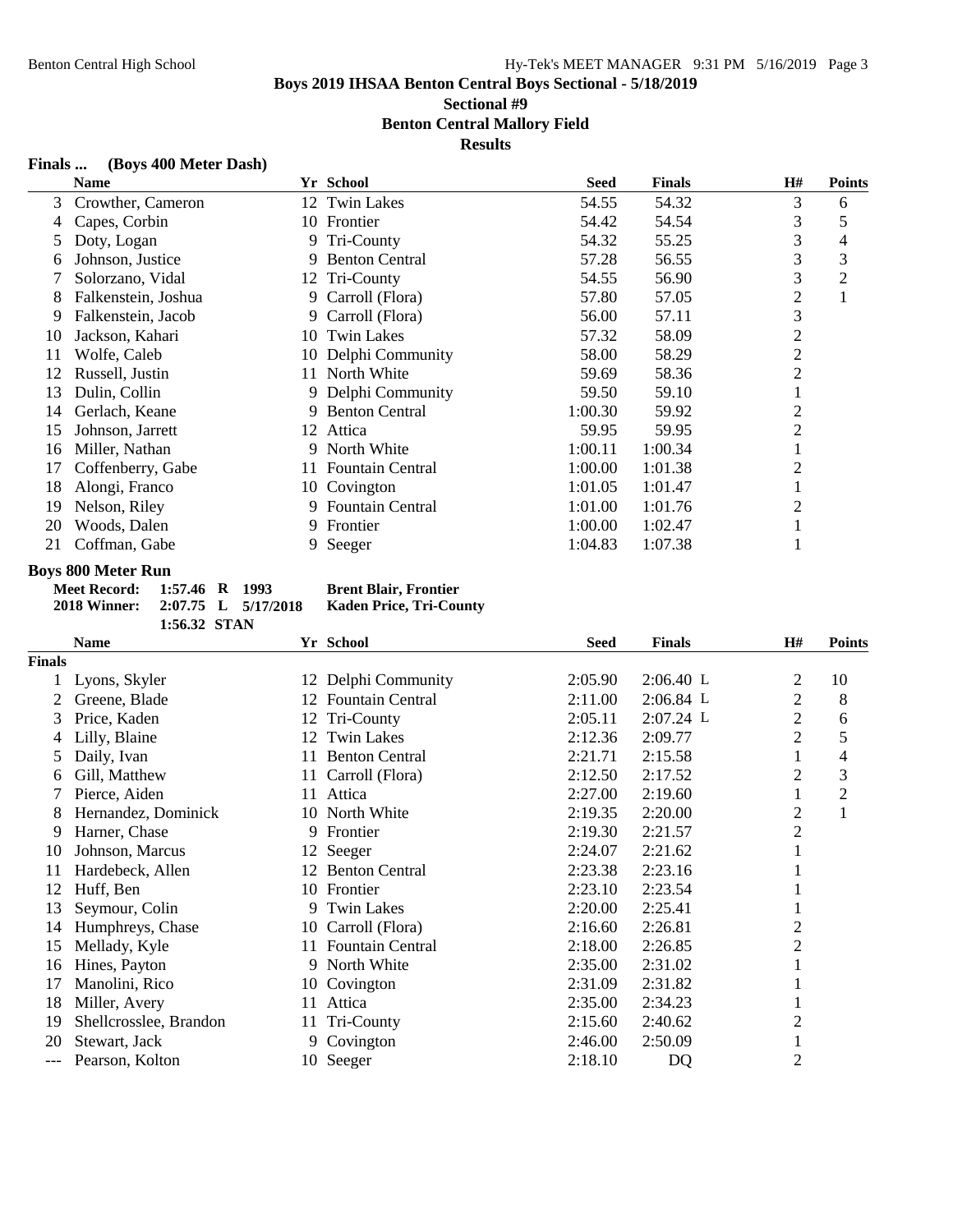# **Sectional #9**

**Benton Central Mallory Field**

**Results**

#### **Boys 1600 Meter Run**

| <b>Meet Record:</b>              | 4:22.00 R 1992 |  | <b>Scott Gall, Benton Central</b> |
|----------------------------------|----------------|--|-----------------------------------|
| 2018 Winner: 4:47.11 L 5/17/2018 |                |  | Logan Pietrzak, Fountain Cen      |
|                                  | 4:17.37 STAN   |  |                                   |

|        | <b>Name</b>              |     | Yr School               | <b>Seed</b> | <b>Finals</b> | <b>Points</b>  |
|--------|--------------------------|-----|-------------------------|-------------|---------------|----------------|
| Finals |                          |     |                         |             |               |                |
|        | Pietrzak, Logan          | 12  | <b>Fountain Central</b> | 4:34.00     | 4:50.56       | 10             |
| 2      | Smith, Alec              | 11- | Carroll (Flora)         | 4:52.00     | 4:52.24       | 8              |
| 3      | Hoff, Joshua             | 11  | <b>Benton Central</b>   | 4:56.30     | 4:56.44       | 6              |
| 4      | Kottkamp, Kale           | 11  | <b>Benton Central</b>   | 4:58.47     | 5:05.32       | 5              |
| 5      | Scott, Jake              |     | 12 Twin Lakes           | 5:04.99     | 5:05.57       | 4              |
| 6      | Pearson, Kolton          |     | 10 Seeger               | 5:13.20     | 5:06.32       | 3              |
|        | Price, Kaden             |     | 12 Tri-County           | 4:55.18     | 5:07.04       | $\overline{2}$ |
| 8      | Bova, Blake              | 10  | Covington               | 5:08.00     | 5:10.47       | 1              |
| 9      | Hernandez, Dominick      |     | 10 North White          | 5:15.00     | 5:11.77       |                |
| 10     | Harner, Chase            | 9   | Frontier                | 5:10.17     | 5:13.11       |                |
| 11     | Zarse, Arthur            | 10  | Frontier                | 5:18.20     | 5:20.23       |                |
| 12     | Clelland-Sewell, Malachi |     | 12 Carroll (Flora)      | 5:29.40     | 5:21.68       |                |
| 13     | Johnson, Marcus          |     | 12 Seeger               | 5:17.25     | 5:22.68       |                |
| 14     | Pierce, Aiden            | 11  | Attica                  | 5:33.00     | 5:26.49       |                |
| 15     | Tuggle, Burke            |     | 10 Attica               | 5:25.00     | 5:30.93       |                |
| 16     | Pecina Mata, Jesus       |     | 9 North White           | 5:38.00     | 5:31.68       |                |
| 17     | Mendoza, Andy            | 11  | Delphi Community        | 5:33.70     | 5:31.91       |                |
| 18     | Rice, Jacob              | 11. | <b>Fountain Central</b> | 5:24.00     | 5:36.95       |                |
| 19     | Newman, Michael          |     | 11 Twin Lakes           | 5:41.19     | 5:39.46       |                |
| 20     | Pellegrino, Vance        |     | 12 Tri-County           | 5:45.31     | 5:40.51       |                |
| 21     | Perry, Joseph            | 11- | Delphi Community        | 5:57.30     | 6:10.02       |                |

# **Boys 3200 Meter Run**

| <b>Meet Record:</b>               | $9:40.83$ R $2003$ |  | <b>Stephen Cohen, North Newton</b> |
|-----------------------------------|--------------------|--|------------------------------------|
| 2018 Winner: 10:20.00 L 5/17/2018 |                    |  | Logan Pietrzak, Fountain Cen       |
|                                   | 9:19.38 STAN       |  |                                    |

|               | <b>Name</b>        | Yr School                      | <b>Seed</b> | <b>Finals</b> | <b>Points</b> |
|---------------|--------------------|--------------------------------|-------------|---------------|---------------|
| <b>Finals</b> |                    |                                |             |               |               |
|               | Pietrzak, Logan    | <b>Fountain Central</b><br>12. | 9:34.00     | $10:12.94$ L  | 10            |
|               | Smith, Alec        | 11 Carroll (Flora)             | 10:37.80    | 10:46.84      | 8             |
| 3             | Pietrzak, Carson   | 10 Fountain Central            | 11:18.00    | 10:48.77      | 6             |
| 4             | Scott, Jake        | 12 Twin Lakes                  | 10:55.60    | 11:26.54      | 5             |
|               | Kottkamp, Kale     | <b>Benton Central</b><br>11.   | 11:33.98    | 11:32.59      | 4             |
| 6             | Bova, Blake        | 10 Covington                   | 12:15.00    | 11:33.56      | 3             |
|               | Tullius, Thomas    | 10 Frontier                    | 11:49.22    | 11:40.08      | 2             |
| 8             | Duff, Ethan        | 10 Carroll (Flora)             | 11:48.50    | 11:43.81      |               |
| 9             | Pecina Mata, Jesus | 9 North White                  | 12:05.00    | 11:49.22      |               |
| 10            | Odle, Thomas       | 10 Seeger                      | 12:25.10    | 11:49.36      |               |
| 11            | Peters, John       | 10 Twin Lakes                  | 12:05.18    | 11:50.44      |               |
| 12            | Tuggle, Burke      | 10 Attica                      | 12:55.00    | 12:10.65      |               |
| 13            | Zarse, Arthur      | 10 Frontier                    | 12:02.15    | 12:15.92      |               |
| 14            | Roberson, Nickolas | Delphi Community               | 12:34.30    | 12:29.04      |               |
| 15            | Johnson, Jon       | <b>Benton Central</b><br>10    | 12:39.58    | 12:37.93      |               |
| 16            | Cochran, Archer    | 10 Tri-County                  | 13:01.21    | 12:57.10      |               |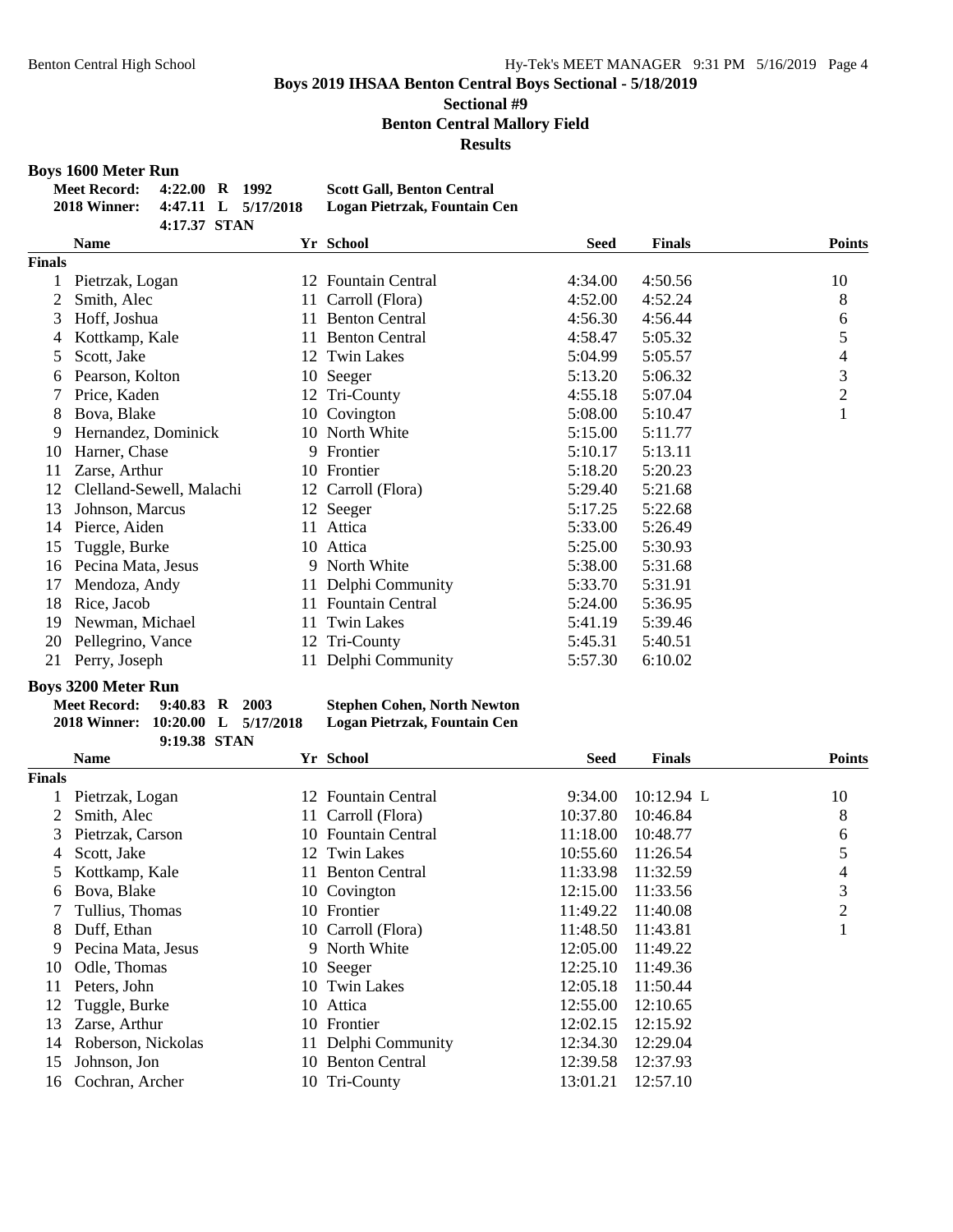**Sectional #9**

**Benton Central Mallory Field**

**Results**

| Finals         | (Boys 3200 Meter Run)                             |                   |                                 |                |                |                |
|----------------|---------------------------------------------------|-------------------|---------------------------------|----------------|----------------|----------------|
|                | <b>Name</b>                                       |                   | Yr School                       | <b>Seed</b>    | <b>Finals</b>  | <b>Points</b>  |
| 17             | Lathrop, Tytus                                    |                   | 9 Seeger                        | 13:09.97       | 13:09.49       |                |
| 18             | Scott, Seth                                       |                   | 12 North White                  | 15:23.00       | 14:24.43       |                |
|                | <b>Boys 110 Meter Hurdles</b>                     |                   |                                 |                |                |                |
|                | 8 Advance: Top 2 Each Heat plus Next 2 Best Times |                   |                                 |                |                |                |
|                | <b>Meet Record:</b>                               | 14.75 R 1992      | <b>Adam Cornell, Twin Lakes</b> |                |                |                |
|                | 2018 Winner:                                      | 16.24 L 5/17/2018 | <b>Owen Getz, Tri-County</b>    |                |                |                |
|                |                                                   | 14.65 STAN        |                                 |                |                |                |
|                | <b>Name</b>                                       |                   | Yr School                       | <b>Seed</b>    | <b>Prelims</b> | H#             |
|                | <b>Preliminaries</b>                              |                   |                                 |                |                |                |
|                | 1 Jordan, Tyler                                   |                   | 11 Twin Lakes                   | 16.17          | 16.52 Q        | 1              |
| 2              | Clem, Duncan                                      |                   | 11 Seeger                       | 16.50          | 16.76 Q        | $\overline{c}$ |
| 3              | Adams, Dan                                        |                   | 10 Fountain Central             | 16.64          | 17.26 Q        | 3              |
| 4              | Zamora, Henacie                                   |                   | 11 Benton Central               | 17.86          | 17.58 Q        | $\overline{c}$ |
| 5              | Richardson, Heath                                 |                   | 9 Carroll (Flora)               | 18.60          | 18.61 Q        | 3              |
| 6              | Carlson, Michael                                  |                   | 12 North White                  | 17.45          | 18.69 Q        | $\mathbf{1}$   |
|                | Lashbrook, Isaac                                  |                   | 10 Twin Lakes                   | 18.64          | $18.48$ q      | $\overline{c}$ |
| 8              | Bell, Parker                                      |                   | 9 Benton Central                | 19.65          | $18.73$ q      | 3              |
| 9              | Adams, Luke                                       |                   | 10 Fountain Central             | 18.65          | 18.96          | $\overline{c}$ |
| 10             | Lattimore, Antonio                                |                   | 9 Delphi Community              | 19.40          | 19.09          | 3              |
| 11             | Schneidt, Logan                                   |                   | 10 Tri-County                   | 17.80          | 19.60          | $\mathbf{1}$   |
| 12             | Terrell, Bryan                                    |                   | 10 Delphi Community             | 19.20          | 19.65          | $\mathbf{1}$   |
| 13             | Hartman, Seth                                     |                   | 11 Attica                       | 19.70          | 19.83          | 3              |
| 14             | Delosh, Charlie                                   |                   | 9 Frontier                      | 17.90          | 19.84          | 3              |
| 15             | Pinkard, Heath                                    |                   | 11 Carroll (Flora)              | 20.11          | 20.46          | $\mathbf{1}$   |
| 16             | Ellis, Cameron                                    |                   | 11 Seeger                       | 19.32          | 20.66          | $\overline{c}$ |
| 17             | Manns, Logan                                      |                   | 10 North White                  | 20.55          | 20.69          | $\mathbf{1}$   |
| 18             | Farrell, Drake                                    |                   | 12 Tri-County                   | 20.10          | 20.81          | 2              |
|                | <b>Boys 110 Meter Hurdles</b>                     |                   |                                 |                |                |                |
|                | <b>Meet Record:</b>                               | 14.75 R 1992      | <b>Adam Cornell, Twin Lakes</b> |                |                |                |
|                | 2018 Winner:                                      | 16.24 L 5/17/2018 | <b>Owen Getz, Tri-County</b>    |                |                |                |
|                |                                                   | 14.65 STAN        |                                 |                |                |                |
|                | <b>Name</b>                                       |                   | Yr School                       | <b>Prelims</b> | <b>Finals</b>  | <b>Points</b>  |
| <b>Finals</b>  |                                                   |                   |                                 |                |                |                |
|                | 1 Jordan, Tyler                                   |                   | 11 Twin Lakes                   | 16.52          | 16.14 L        | 10             |
| $\overline{2}$ | Clem, Duncan                                      |                   | 11 Seeger                       | 16.76          | 16.43          | 8              |
| 3              | Adams, Dan                                        |                   | 10 Fountain Central             | 17.26          | 17.07          | 6              |
| 4              | Zamora, Henacie                                   |                   | 11 Benton Central               | 17.58          | 17.19          | 5              |
| 5              | Carlson, Michael                                  |                   | 12 North White                  | 18.69          | 18.51          | $\overline{4}$ |
| 6              | Lashbrook, Isaac                                  |                   | 10 Twin Lakes                   | 18.48          | 18.80          | 3              |
| 7              | Bell, Parker                                      | 9                 | <b>Benton Central</b>           | 18.73          | 19.02          | $\overline{c}$ |
| 8              | Richardson, Heath                                 |                   | 9 Carroll (Flora)               | 18.61          | 19.20          | $\mathbf{1}$   |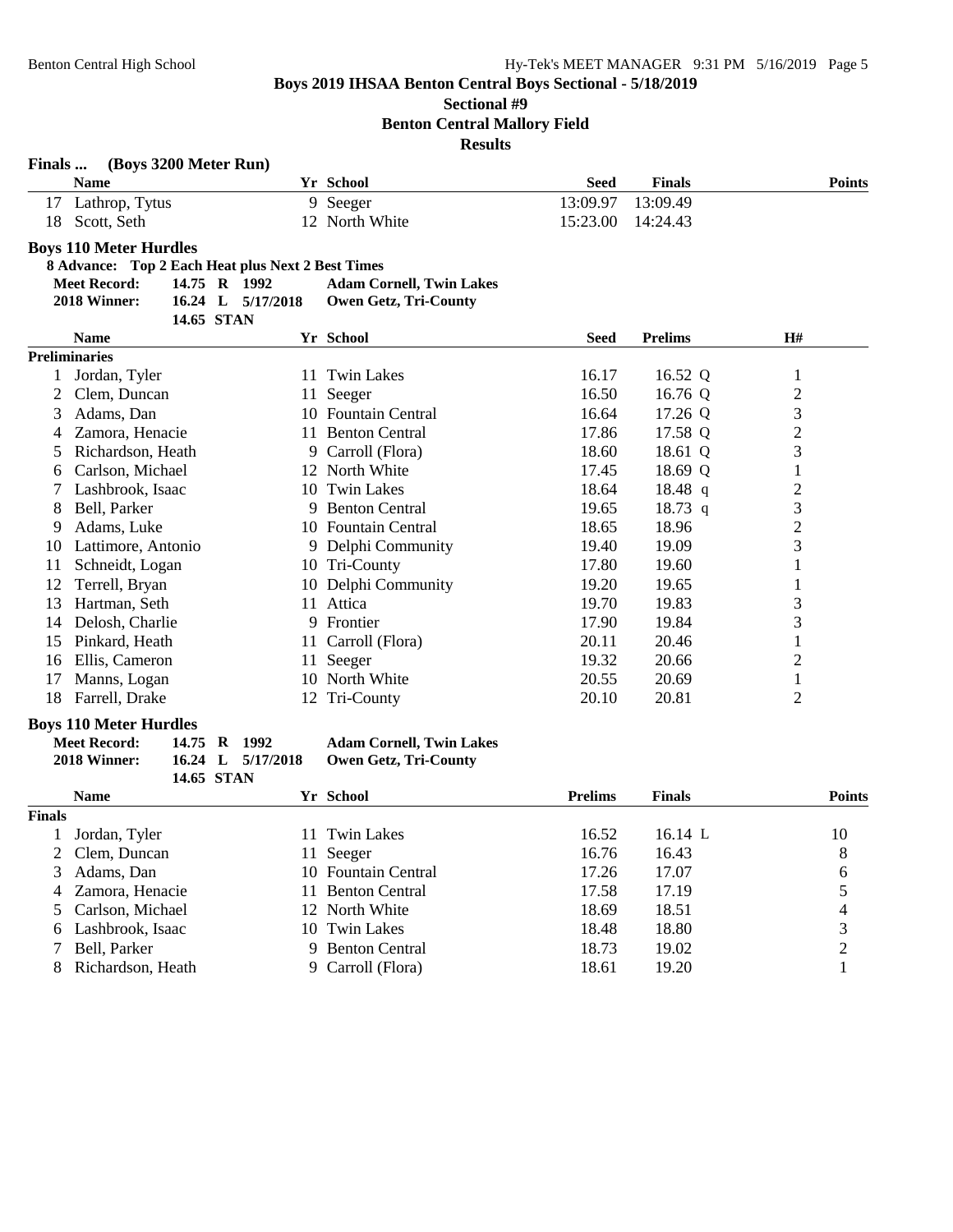## **Sectional #9 Benton Central Mallory Field**

**Results**

# **Boys 300 Meter Hurdles**

| <b>Meet Record:</b> | 38.47 R 2002 |                   | <b>Austin Budreau, Benton Central</b> |
|---------------------|--------------|-------------------|---------------------------------------|
| 2018 Winner:        |              | 43.14 L 5/17/2018 | Max Kender, Delphi                    |
|                     | 39.01 STAN   |                   |                                       |

| <b>Name</b>        | Yr School                     |       | <b>Finals</b> | H#             | <b>Points</b>  |  |
|--------------------|-------------------------------|-------|---------------|----------------|----------------|--|
|                    |                               |       |               |                |                |  |
| Kender, Maxwell    | 12 Delphi Community           | 41.48 | 41.99 L       | 3              | 10             |  |
| Clem, Duncan       | Seeger<br>11                  | 44.22 | 42.63 L       | 3              | 8              |  |
| Jordan, Tyler      | <b>Twin Lakes</b><br>11       | 42.35 | 43.86         | 3              | 6              |  |
| Businger, Gage     | <b>Twin Lakes</b><br>10       | 45.46 | 43.89         | 3              | 5              |  |
| Zamora, Henacie    | <b>Benton Central</b><br>11   | 45.56 | 45.62         | 3              | 4              |  |
| Brewer, Sam        | 12 Covington                  | 47.21 | 45.98         | $\mathfrak{2}$ | 3              |  |
| Adams, Dan         | <b>Fountain Central</b><br>10 | 45.32 | 46.39         | 3              | $\overline{2}$ |  |
| Richardson, Lance  | Carroll (Flora)<br>11-        | 47.60 | 47.29         | $\overline{c}$ | $\mathbf{1}$   |  |
| Bell, Parker       | <b>Benton Central</b><br>9    | 49.65 | 48.11         | T              |                |  |
| Lattimore, Antonio | Delphi Community<br>9.        | 48.20 | 48.12         | 2              |                |  |
| Christopher, Chad  | Frontier<br>12                | 49.59 | 48.15         | $\overline{2}$ |                |  |
| Adams, Luke        | <b>Fountain Central</b><br>10 | 47.32 | 48.84         | $\overline{2}$ |                |  |
| Farrell, Drake     | 12 Tri-County                 | 47.52 | 48.86         | $\overline{c}$ |                |  |
| Delosh, Charlie    | Frontier<br>9.                | 46.99 | 48.90         | 3              |                |  |
| Pinkard, Heath     | Carroll (Flora)<br>11.        | 50.60 | 49.14         |                |                |  |
| Ellis, Cameron     | 11 Seeger                     | 49.70 | 49.87         |                |                |  |
| Schneidt, Logan    | Tri-County<br>10              | 46.85 | 51.76         | 3              |                |  |
| Ingalsbe, Alden    | Attica<br>11                  | 50.30 | 52.60         |                |                |  |
| Manns, Logan       | 10 North White                | 53.90 | 52.87         |                |                |  |
| Villegas, Saul     | 12 North White                | 52.52 | 53.50         |                |                |  |
|                    | <b>Finals</b>                 |       | <b>Seed</b>   |                |                |  |

#### **Boys 4x100 Meter Relay**

| <b>Meet Record:</b> | 44.47 R 2002 |                   | , Benton Central                             |
|---------------------|--------------|-------------------|----------------------------------------------|
|                     |              |                   | Budreau, Budreau, Dalton, Nunnally           |
| 2018 Winner:        |              | 46.04 L 5/17/2018 | <b>Twin Lakes, Twin Lakes</b>                |
|                     |              |                   | T Clemans, Z Cosgray, C Crowther, C Johnston |
|                     | 42.54 STAN   |                   |                                              |

|               | <b>Team</b>             | <b>Relay</b>               |                        | H#<br><b>Finals</b>    |                         | <b>Points</b> |
|---------------|-------------------------|----------------------------|------------------------|------------------------|-------------------------|---------------|
| <b>Finals</b> |                         |                            |                        |                        |                         |               |
|               | <b>Twin Lakes</b>       |                            | 46.22                  | 45.72 L                | 2                       | 10            |
|               | 1) Businger, Gage 10    | 2) Valentine, Joe 12       | 3) Cosgray, Zion 12    | 4) Rardon, Keeven 11   |                         |               |
| 2             | Covington               |                            | 48.28                  | 47.42                  |                         | 8             |
|               | 1) Marrow, Ryan 11      | 2) Foster, Logan 12        | 3) Brewer, Sam 12      | 4) Mandolini, Nico 12  |                         |               |
| 3             | <b>Fountain Central</b> |                            | 46.46                  | 47.69                  | 2                       | 6             |
|               | 1) Myers, Brent 10      | 2) Pilecki, Caleb 12       | 3) Martin, Seth 9      | 4) Barnett, Aaron 12   |                         |               |
|               | North Vermillion        |                            | 47.98                  | 48.19                  | 2                       | 5             |
|               | 1) Myers, Christian 12  | 2) Naylor, Evan 10         | 3) Taylor, Zyann 12    |                        | 4) Kilgore, Jonathon 12 |               |
|               | <b>Benton Central</b>   |                            | 47.77                  | 48.21                  | $\overline{2}$          | 4             |
|               | 1) Yandell, Duncan 9    | 2) Hardebeck, Quentin 9    | 3) Creek, Chase 11     | 4) Sanford, Skyler 11  |                         |               |
| 6             | Seeger                  |                            | 47.09                  | 48.23                  | $\overline{2}$          | 3             |
|               | 1) Bowlus, Braxton 11   | 2) Clem, Duncan 11         | 3) Waterworth, John 11 | 4) Garrison, Hunter 11 |                         |               |
|               | Delphi Community        |                            | 48.10                  | 48.88                  | $\overline{2}$          | 2             |
|               | 1) Zimpfer, Kane 11     | 2) Sinks, Blake 10         | 3) Sinks, Aden 11      |                        | 4) Lattimore, Antonio 9 |               |
| 8             | North White             |                            | 48.50                  | 49.05                  |                         |               |
|               | 1) Farris, Brent 11     | 2) Harrington, Benjamin 12 | 3) Carlson, Michael 12 | 4) Gross, Gavin 12     |                         |               |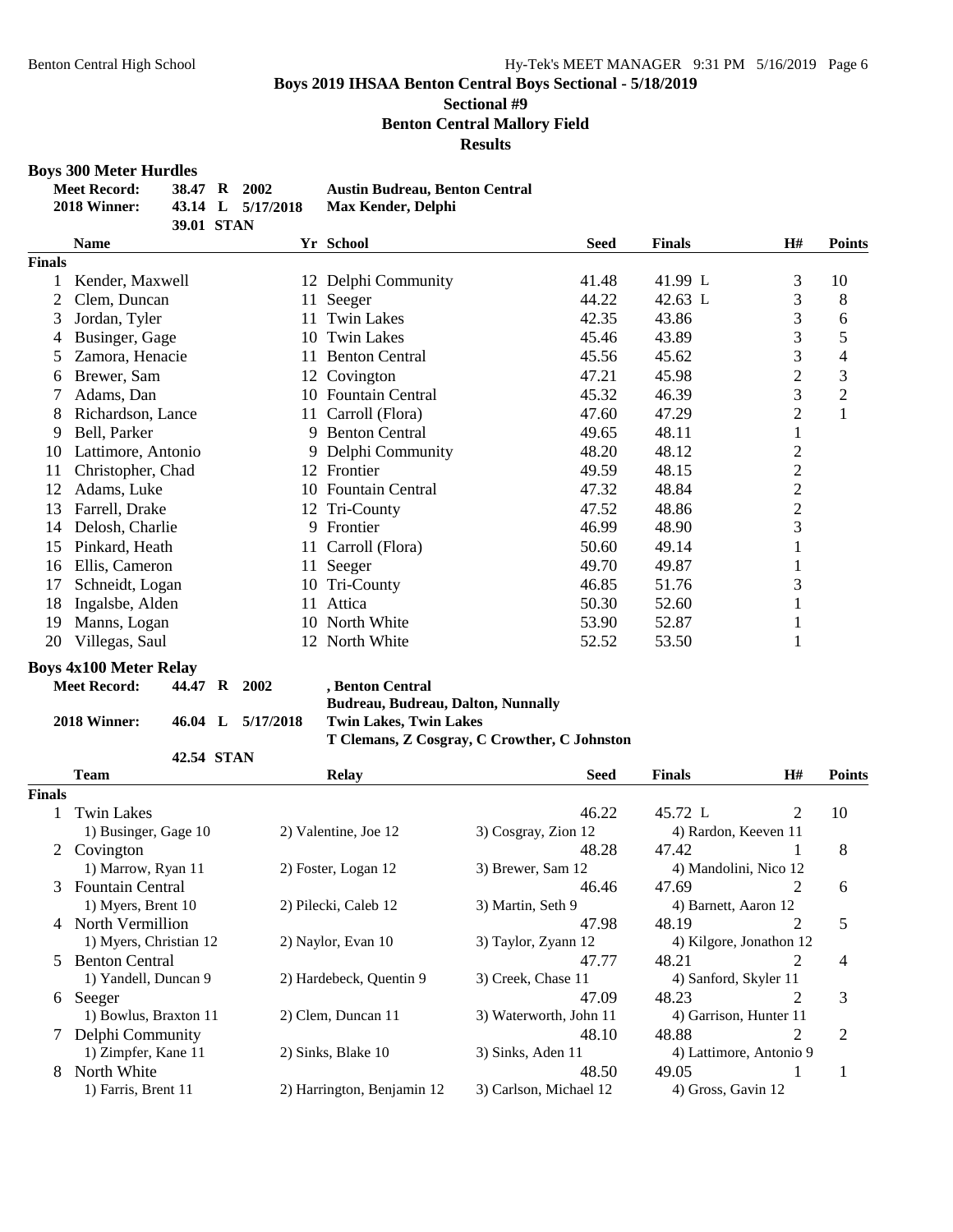# **Sectional #9**

**Benton Central Mallory Field**

**Results**

| Finals        |                               | (Boys 4x100 Meter Relay) |  |                                       |                                               |                        |                         |               |
|---------------|-------------------------------|--------------------------|--|---------------------------------------|-----------------------------------------------|------------------------|-------------------------|---------------|
|               | <b>Team</b>                   |                          |  | <b>Relay</b>                          | <b>Seed</b>                                   | <b>Finals</b>          | H#                      | <b>Points</b> |
|               | 9 Frontier                    |                          |  |                                       | 47.28                                         | 49.13                  | $\overline{2}$          |               |
|               | 1) Capes, Corbin 10           |                          |  | 2) Reagan, Colin 12                   | 3) Girard, Treven 11                          |                        | 4) Christopher, Chad 12 |               |
|               | 10 Carroll (Flora)            |                          |  |                                       | 48.70                                         | 49.85                  | 1                       |               |
|               | 1) Ayres, Jacob 10            |                          |  | 2) Richardson, Lance 11               | 3) Clark, Hayden 9                            |                        | 4) Richardson, Heath 9  |               |
| 11            | Tri-County                    |                          |  |                                       | 47.22                                         | 50.31                  | 2                       |               |
|               | 1) McAdams, Dru 11            |                          |  | 2) Stark, Payton 9                    | 3) Musser, Hunter 12                          | 4) Farrell, Drake 12   |                         |               |
|               | <b>Boys 4x400 Meter Relay</b> |                          |  |                                       |                                               |                        |                         |               |
|               | <b>Meet Record:</b>           | 3:29.59 R 1992           |  | , Tri County                          |                                               |                        |                         |               |
|               |                               |                          |  | Wood, Getz, Gentry, Oberlander        |                                               |                        |                         |               |
|               | 2018 Winner:                  | 3:42.17 L $5/17/2018$    |  | <b>Fountain Central, Fountain Cen</b> |                                               |                        |                         |               |
|               |                               |                          |  |                                       | <b>B Greene, L Gulley, C Mellady, B Myers</b> |                        |                         |               |
|               |                               | 3:20.44 STAN             |  |                                       |                                               |                        |                         |               |
|               | Team                          |                          |  | <b>Relay</b>                          | <b>Seed</b>                                   | <b>Finals</b>          | H#                      | <b>Points</b> |
| <b>Finals</b> |                               |                          |  |                                       |                                               |                        |                         |               |
|               | 1 Delphi Community            |                          |  |                                       | 3:41.85                                       | 3:40.82 L              | 2                       | 10            |
|               | 1) Lyons, Skyler 12           |                          |  | 2) Zimpfer, Kane 11                   | 3) Kender, Maxwell 12                         | 4) Sinks, Aden 11      |                         |               |
| 2             | Tri-County                    |                          |  |                                       | 3:45.32                                       | 3:43.57                | 2                       | 8             |
|               | 1) Price, Kaden 12            |                          |  | 2) Lehe, Luke 12                      | 3) Solorzano, Vidal 12                        | 4) Doty, Logan 9       |                         |               |
| 3             | <b>Benton Central</b>         |                          |  |                                       | 3:51.74                                       | 3:46.61                |                         | 6             |
|               | 1) Zamora, Henacie 11         |                          |  | 2) Hoff, Joshua 11                    | 3) Johnson, Justice 9                         |                        | 4) Hardebeck, Allen 12  |               |
|               | 4 Seeger                      |                          |  |                                       | 3:45.80                                       | 3:50.02                | 2                       | 5             |
|               | 1) Clark, Wil 12              |                          |  | 2) Bowlus, Braxton 11                 | 3) Clem, Duncan 11                            | 4) Pearson, Kolton 10  |                         |               |
| 5             | <b>Twin Lakes</b>             |                          |  |                                       | 3:45.89                                       | 3:53.64                | 2                       | 4             |
|               | 1) Lilly, Blaine 12           |                          |  | 2) Seymour, Colin 9                   | 3) Businger, Gage 10                          | 4) Cosgray, Zion 12    |                         |               |
|               | 6 Carroll (Flora)             |                          |  |                                       | 3:35.00                                       | 3:54.72                | 2                       | 3             |
|               | 1) Falkenstein, Jacob 9       |                          |  | 2) Richardson, Lance 11               | 3) Falkenstein, Joshua 9                      |                        | 4) Humphreys, Chase 10  |               |
|               | 7 Fountain Central            |                          |  |                                       | 3:42.00                                       | 3:56.81                | 2                       | 2             |
|               | 1) Myers, Brent 10            |                          |  | 2) Martin, Seth 9                     | 3) Barnett, Aaron 12                          | 4) Greene, Blade 12    |                         |               |
| 8             | North White                   |                          |  |                                       | 4:03.00                                       | 3:58.83                | 1                       | 1             |
|               | 1) Hernandez, Dominick 10     |                          |  | 2) Miller, Nathan 9                   | 3) Gross, Gavin 12                            | 4) Russell, Justin 11  |                         |               |
| 9.            | Attica                        |                          |  |                                       | 4:03.00                                       | 4:10.64                | 1                       |               |
|               | 1) Hartman, Seth 11           |                          |  | 2) Ingalsbe, Alden 11                 | 3) Pierce, Aiden 11                           | 4) Johnson, Jarrett 12 |                         |               |
|               | 10 Frontier                   |                          |  |                                       | 3:48.52                                       | 4:22.05                | 2                       |               |
|               | 1) Capes, Corbin 10           |                          |  | 2) Reagan, Colin 12                   | 3) Woods, Dalen 9                             | 4) Delosh, Charlie 9   |                         |               |
|               | Covington                     |                          |  |                                       | 3:49.00                                       | DQ                     | 2                       |               |
|               | 1) Waddell, Savion 9          |                          |  | 2) Marrow, Ryan 11                    | 3) Ellmore, Caleb 11                          | 4) Brown, Colton 11    |                         |               |
|               | <b>Boys 4x800 Meter Relay</b> |                          |  |                                       |                                               |                        |                         |               |
|               | <b>Meet Record:</b>           | 8:23.01 R 2003           |  | , Tri County                          |                                               |                        |                         |               |
|               |                               |                          |  | Coon, Rogers, Salvadore, Taulman      |                                               |                        |                         |               |
|               | 2018 Winner:                  | 8:49.67 L 5/17/2018      |  | <b>Fountain Central, Fountain Cen</b> |                                               |                        |                         |               |
|               |                               |                          |  |                                       | B Greene, C Mellady, K Mellady, L Pietrzak    |                        |                         |               |
|               |                               | 7:53.43 STAN             |  |                                       |                                               |                        |                         |               |
|               | Team                          |                          |  | Relay                                 | <b>Seed</b>                                   | <b>Finals</b>          | H#                      | Points        |

|               | Team                    | Relav               | <b>Seed</b>           | <b>Finals</b>          | H# | Points |
|---------------|-------------------------|---------------------|-----------------------|------------------------|----|--------|
| <b>Finals</b> |                         |                     |                       |                        |    |        |
|               | <b>Fountain Central</b> |                     | 9:05.00               | $8:46.40$ L            |    | 10     |
|               | 1) Pietrzak, Carson 10  | 2) Mellady, Kyle 11 | 3) Pietrzak, Logan 12 | 4) Greene, Blade 12    |    |        |
|               | <b>Benton Central</b>   |                     | 8:51.45               | 8:48.03 L              |    |        |
|               | 1) Kottkamp, Kale 11    | 2) Hoff, Joshua 11  | 3) Johnson, Justice 9 | 4) Hardebeck, Allen 12 |    |        |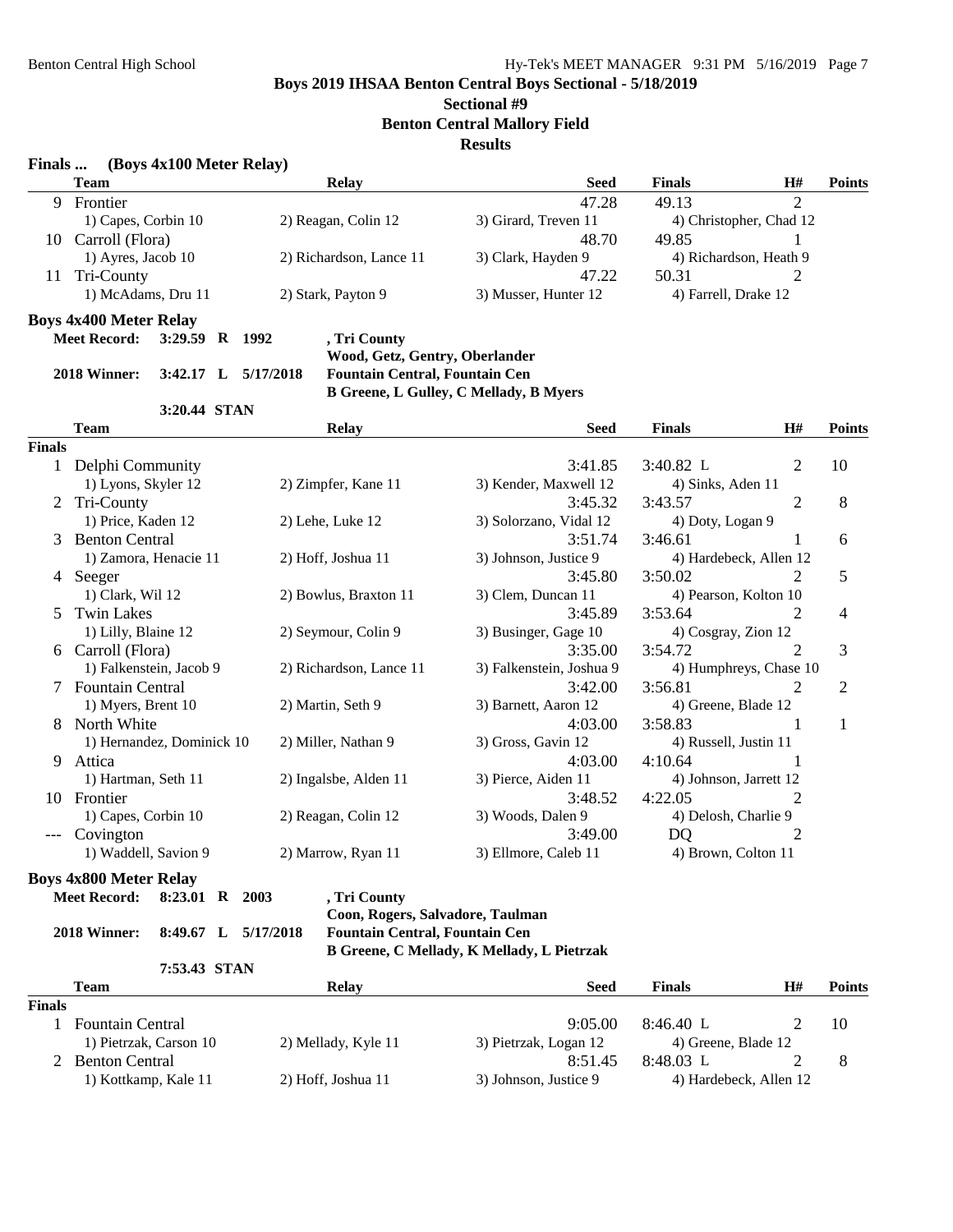**Sectional #9**

**Benton Central Mallory Field**

## **Results**

| Finals |  | (Boys 4x800 Meter Relay) |  |
|--------|--|--------------------------|--|
|        |  |                          |  |

|    | <b>Team</b>               | <b>Relay</b>           | <b>Seed</b>          | <b>Finals</b>           | H#             | <b>Points</b>  |
|----|---------------------------|------------------------|----------------------|-------------------------|----------------|----------------|
|    | 3 Carroll (Flora)         |                        | 9:05.00              | 8:59.03                 | $\overline{2}$ | 6              |
|    | 1) Smith, Alec 11         | 2) Humphreys, Chase 10 | 3) Gill, Matthew 11  | 4) Duff, Ethan 10       |                |                |
|    | 4 Delphi Community        |                        | 9:02.00              | 9:07.30                 | $\overline{2}$ | 5              |
|    | 1) Lyons, Skyler 12       | 2) Wolfe, Caleb 10     | 3) Mendoza, Andy 11  | 4) Dulin, Collin 9      |                |                |
|    | 5 Frontier                |                        | 9:23.00              | 9:23.87                 | $\overline{2}$ | $\overline{4}$ |
|    | 1) Tullius, Thomas 10     | 2) Zarse, Arthur 10    | $3)$ Huff, Ben $10$  | 4) Harner, Chase 9      |                |                |
| 6. | <b>Twin Lakes</b>         |                        | 9:32.06              | 9:33.40                 | 2              | 3              |
|    | 1) Lilly, Blaine 12       | 2) Seymour, Colin 9    | 3) Peters, John 10   | 4) Scott, Jake 12       |                |                |
|    | North White               |                        | 9:39.00              | 9:35.44                 |                | $\overline{2}$ |
|    | 1) Hernandez, Dominick 10 | 2) Smith, Parker 9     | 3) Miller, Nathan 9  | 4) Pecina Mata, Jesus 9 |                |                |
| 8  | Covington                 |                        | 10:48.59             | 10:24.54                |                |                |
|    | 1) Glover, Brandon 10     | 2) Karrfalt, Alan 9    | 3) Alongi, Franco 10 | 4) Manolini, Rico 10    |                |                |
| 9  | Seeger                    |                        | 9:38.88              | 11:28.24                |                |                |
|    | 1) Booth, Andrew 12       | 2) Hays, David 11      | 3) Lathrop, Tytus 9  | 4) Odle, Thomas 10      |                |                |
|    |                           |                        |                      |                         |                |                |

**Boys High Jump**

| <b>Meet Record:</b> |              | $6-06$ R $5/15/2008$ | <b>Eric Post, Frontier</b>    |
|---------------------|--------------|----------------------|-------------------------------|
| 2018 Winner:        |              | 6-01 L $5/17/2018$   | <b>Bryce Cook, Tri-County</b> |
|                     | 6-04.50 STAN |                      |                               |

|               | <b>Name</b>       |     | Yr School             | <b>Seed</b> | <b>Finals</b> | <b>H#</b>      | <b>Points</b>  |
|---------------|-------------------|-----|-----------------------|-------------|---------------|----------------|----------------|
| <b>Finals</b> |                   |     |                       |             |               |                |                |
|               | Taylor, Zyann     |     | 12 North Vermillion   | 6-04.00     | $6 - 00.00$   | 4              | 10             |
|               | Pietrzak, Logan   |     | 12 Fountain Central   | 5-10.00     | $5 - 10.00$   | 4              | 8              |
| 3             | Waddell, Savion   |     | 9 Covington           | $6 - 00.00$ | $J5-10.00$    | 4              | 6              |
| 4             | Jordan, Tyler     | 11  | <b>Twin Lakes</b>     | $6 - 00.00$ | 5-08.00       | 4              | 5              |
| 5             | Reitz, Colin      |     | 10 Seeger             | 5-08.00     | 5-06.00       | 3              | 4              |
| 6             | Wood, Clayton     |     | 10 Tri-County         | 5-04.00     | J5-06.00      | 2              | 3              |
|               | Zamora, Henacie   | 11  | <b>Benton Central</b> | 5-04.00     | 5-04.00       |                | $\overline{2}$ |
| 8             | Yerk, Jacob       | 9.  | Frontier              | 5-04.00     | J5-04.00      |                | .50            |
| 8             | Brewer, Sam       |     | 12 Covington          | 5-06.00     | J5-04.00      | 2              | .50            |
| 9             | Getz, Evan        |     | 9 Tri-County          | 5-06.00     | $J5-04.00$    | 3              |                |
| 9             | Yandell, Duncan   | 9   | <b>Benton Central</b> | 5-06.00     | $J5-04.00$    | 3              |                |
| 9             | Naylor, Evan      |     | 10 North Vermillion   | 5-08.00     | J5-04.00      | 4              |                |
| 13            | Jackson, Kahari   | 10  | <b>Twin Lakes</b>     | 5-06.00     | 5-02.00       | 2              |                |
| 13            | Girard, Treven    | 11. | Frontier              | 5-06.00     | 5-02.00       | $\overline{c}$ |                |
| 13            | Lambert, Cason    |     | 9 Carroll (Flora)     | 5-06.00     | 5-02.00       | 3              |                |
| 13            | Richardson, Lance | 11- | Carroll (Flora)       | 5-08.00     | 5-02.00       | 3              |                |
| 13            | Lastra, Pablo     |     | 11 North White        | 5-00.00     | 5-02.00       |                |                |

#### **Boys Pole Vault**

| <b>Meet Record:</b> |               | 14-02 R 5/17/2018 | <b>Owen Getz, Tri-County</b> |
|---------------------|---------------|-------------------|------------------------------|
| 2018 Winner:        |               | 14-02 L 5/17/2018 | <b>Owen Getz, Tri-County</b> |
|                     | 14-04.00 STAN |                   |                              |

|               | <b>Name</b>        | Yr School           | Seed     | <b>Finals</b>         | <b>Points</b> |
|---------------|--------------------|---------------------|----------|-----------------------|---------------|
| <b>Finals</b> |                    |                     |          |                       |               |
|               | Kender, Maxwell    | 12 Delphi Community |          | $12-01.00$ $11-06.00$ | 10            |
|               | 2 Getz, Evan       | 9 Tri-County        |          | $10-00.00$ $11-00.00$ | 8             |
|               | 3 Nelson, Ethan    | 10 Delphi Community |          | 11-00.00 J11-00.00    | b             |
|               | 4 Lashbrook, Isaac | 10 Twin Lakes       | 10-06.00 | 10-06.00              |               |
|               | 5 Gill, Matthew    | 11 Carroll (Flora)  | 10-06.00 | $10-00.00$            |               |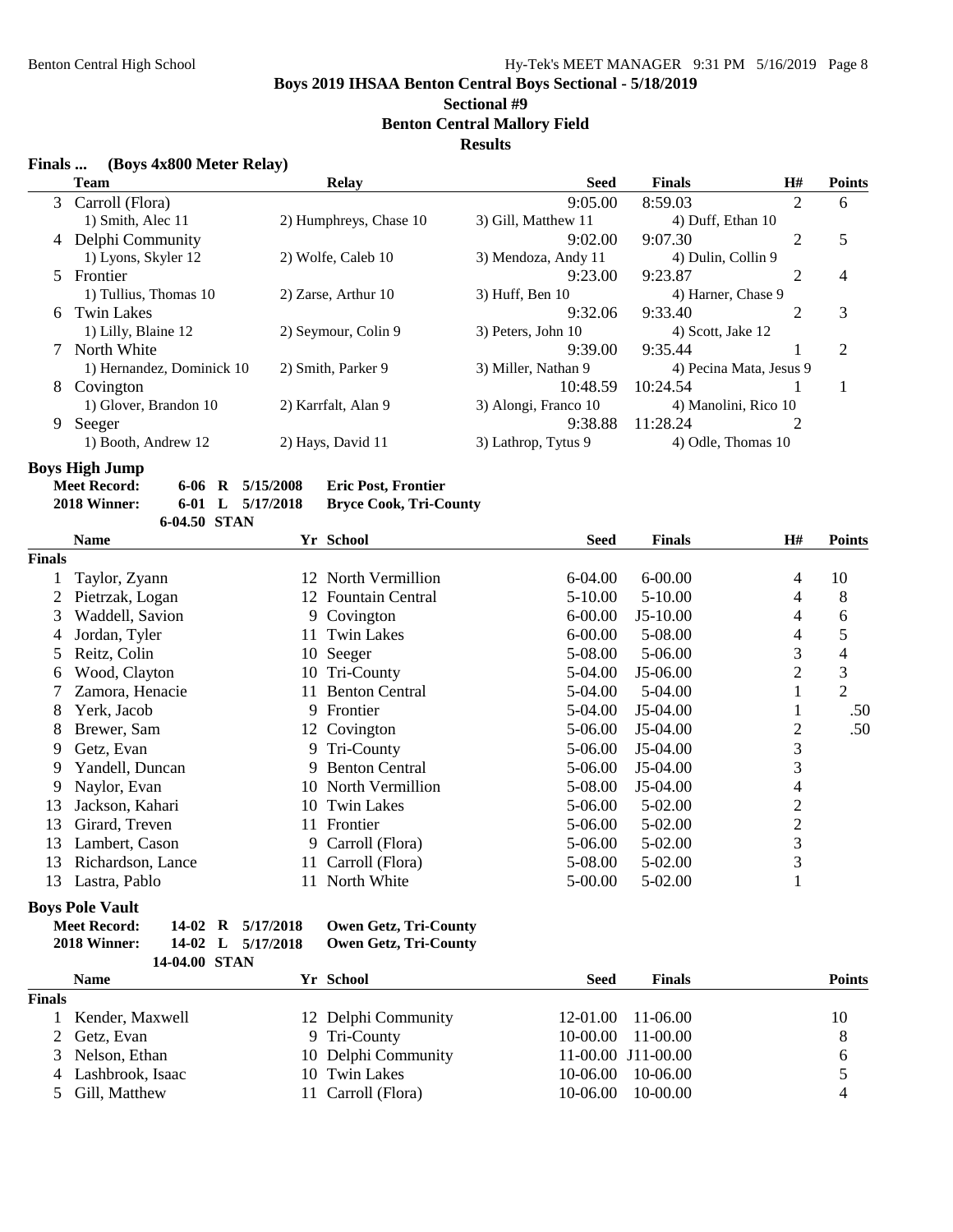**Sectional #9**

**Benton Central Mallory Field**

**Results**

| Finals | (Boys Pole Vault) |  |
|--------|-------------------|--|
|--------|-------------------|--|

|                          | Name             | Yr School         | Seed        | <b>Finals</b> | Points |
|--------------------------|------------------|-------------------|-------------|---------------|--------|
|                          | 6 Morgan, Knotts | 12 Benton Central | 9-06.00     | $9-06.00$     |        |
|                          | 7 Roush, Jaylen  | 10 Twin Lakes     | $9 - 00.00$ | 8-06.00       | .50    |
|                          | 7 Daily, Ivan    | Benton Central    | $9-06.00$   | 8-06.00       | l .50  |
| $\overline{\phantom{a}}$ |                  |                   |             |               |        |

#### **Boys Long Jump**

| Meet Record:                      |  | 22-05 R 5/16/2013 | <b>Wade Harrison, North Vermil</b> |
|-----------------------------------|--|-------------------|------------------------------------|
| 2018 Winner: 19-01.25 L 5/17/2018 |  |                   | <b>Braydon Wagoner, Attica</b>     |

**22-04.75 STAN**

|               | <b>Name</b>       |    | Yr School               | <b>Seed</b> | <b>Finals</b> | H#             | <b>Points</b>  |
|---------------|-------------------|----|-------------------------|-------------|---------------|----------------|----------------|
| <b>Finals</b> |                   |    |                         |             |               |                |                |
|               | Crowther, Cameron | 12 | <b>Twin Lakes</b>       | 20-03.00    | 19-08.25 L    |                | 10             |
| 2             | Marrow, Ryan      | 11 | Covington               | 18-07.00    | 18-08.25      | 1              | 8              |
| 3             | Jordan, Tyler     | 11 | <b>Twin Lakes</b>       | 19-06.00    | 18-07.50      |                | 6              |
| 4             | Reagan, Colin     | 12 | Frontier                | 18-11.00    | 18-06.50      |                | 5              |
|               | Zimpfer, Kane     |    | Delphi Community        | 18-04.00    | 18-03.75      |                | 4              |
| 6             | Johnson, Jaedan   |    | 10 Tri-County           | 17-06.50    | 18-00.00      | $\overline{c}$ | 3              |
|               | Gross, Gavin      | 12 | North White             | 18-04.00    | 17-09.75      |                | $\overline{2}$ |
| 8             | Mandolini, Nico   | 12 | Covington               | 17-06.00    | 17-05.25      | 2              | $\mathbf{1}$   |
| 9             | Clark, Wil        |    | 12 Seeger               | 17-04.50    | 17-03.75      | 3              |                |
| 10            | Johnson, Jarrett  |    | 12 Attica               | 18-01.50    | 17-02.75      | 2              |                |
| 11            | Wood, Clayton     | 10 | Tri-County              | 16-06.25    | 17-01.50      | 3              |                |
| 12            | Morgado, Ivan     | 9  | <b>Fountain Central</b> | 17-05.00    | 17-00.50      | $\overline{2}$ |                |
| 13            | Ayres, Jacob      | 10 | Carroll (Flora)         | 17-07.25    | 16-09.75      | $\overline{2}$ |                |
| 14            | Christopher, Chad | 12 | Frontier                | 16-09.00    | 16-09.00      | 3              |                |
| 15            | Sanford, Skyler   | 11 | <b>Benton Central</b>   | 16-03.75    | 16-08.75      | 3              |                |
| 16            | Sinks, Blake      | 10 | Delphi Community        | 17-00.00    | 16-07.00      | 3              |                |
| 17            | Carlson, Michael  |    | 12 North White          | 16-09.75    | 16-06.25      | 3              |                |
| 18            | Myers, Christian  | 12 | North Vermillion        | 18-05.00    | 16-05.75      |                |                |
| 19            | Kilgore, Jonathon | 12 | North Vermillion        | 18-09.00    | 16-02.75      |                |                |
| 20            | Creek, Chase      | 11 | <b>Benton Central</b>   | 17-10.75    | 16-00.00      | 2              |                |
| 21            | Duff, Ethan       | 10 | Carroll (Flora)         | 17-05.00    | 15-07.00      | $\overline{c}$ |                |
| ---           | Pilecki, Caleb    | 12 | <b>Fountain Central</b> | 16-10.00    | DQ            | 3              |                |

#### **Boys Shot Put**

**Meet Record: 56-05 R 1996 Ben Anderson, Benton Central 2018 Winner: 46-03.50 L 5/17/2018 Mason McCollum, Fountain Cen 53-05.50 STAN**

|               | <b>Name</b>       |     | Yr School             | <b>Seed</b> | <b>Finals</b> | H#             | <b>Points</b>  |
|---------------|-------------------|-----|-----------------------|-------------|---------------|----------------|----------------|
| <b>Finals</b> |                   |     |                       |             |               |                |                |
|               | Pezel, Damon      | 11  | North White           | 43-06.00    | 45-06.00      |                | 10             |
|               | Woodard, Gage     |     | 12 North Vermillion   | 45-11.50    | 44-01.00      | 2              | 8              |
|               | Woolwine, Lane    |     | 12 North Vermillion   | 44-02.00    | 43-05.00      | $\overline{2}$ | 6              |
|               | 4 Musser, Hunter  |     | 12 Tri-County         | 41-09.50    | 41-06.00      | 2              |                |
|               | 5 Zussman, Keahi  |     | 11 Tri-County         | 42-03.00    | 41-04.00      | $\overline{2}$ | 4              |
| 6             | Jones, Bret       |     | 9 Benton Central      | 32-07.00    | 38-03.00      |                | 3              |
|               | Miller, Logan     |     | 10 Delphi Community   | 39-10.00    | 36-09.00      | 2              | $\overline{2}$ |
|               | 8 Conley, Braylen | 11. | <b>Benton Central</b> | 33-05.25    | 35-07.00      |                |                |
| 9             | Lewis, Jak        |     | 12 North White        | 36-04.00    | 35-05.50      |                |                |
| 10            | Prince, Angel     |     | Delphi Community      | 37-01.50    | 35-05.00      | C              |                |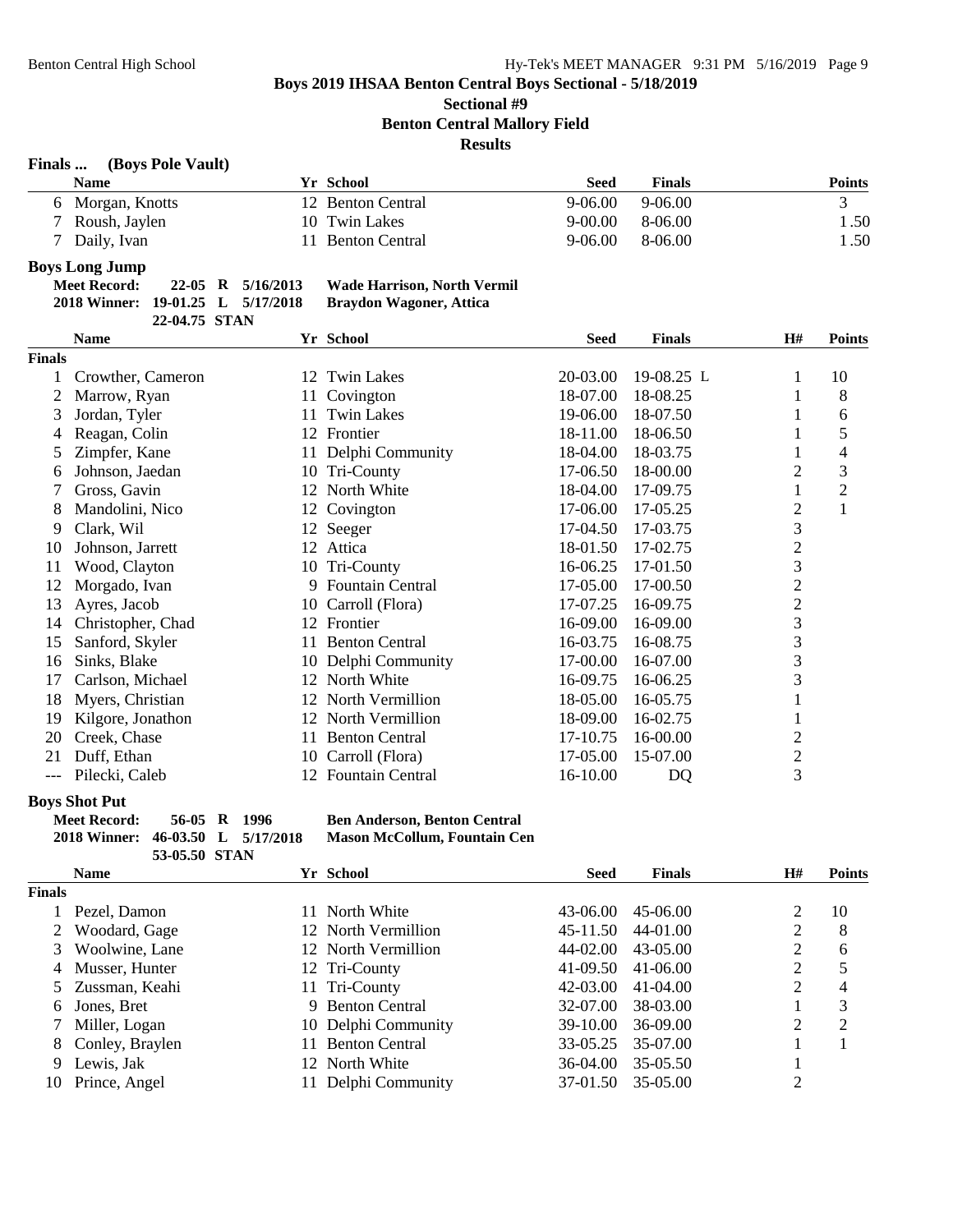# **Sectional #9**

**Benton Central Mallory Field**

**Results**

# **Finals ... (Boys Shot Put)**

| <b>Name</b>              |              |          | <b>Seed</b>                                                                                                                                                                                                                            | <b>Finals</b> | H#             | <b>Points</b> |
|--------------------------|--------------|----------|----------------------------------------------------------------------------------------------------------------------------------------------------------------------------------------------------------------------------------------|---------------|----------------|---------------|
| Hanson, Luke             |              |          | $32-09.00$                                                                                                                                                                                                                             | 35-02.50      |                |               |
| Ellmore, Caleb           |              |          | 36-10.00                                                                                                                                                                                                                               | 35-02.00      |                |               |
| Harris, Josh             |              |          | 36-09.00                                                                                                                                                                                                                               | DQ            |                |               |
| Fischer, Darrin          |              |          | 32-08.75                                                                                                                                                                                                                               | DQ            |                |               |
| Roush, Jaylen            |              |          | 40-05.50                                                                                                                                                                                                                               | DQ            |                |               |
| Greene, Elijah           |              |          | 33-10.50                                                                                                                                                                                                                               | DQ            | $\overline{2}$ |               |
| Kirkpatrick, Cole        |              |          | 33-04.00                                                                                                                                                                                                                               | DQ            |                |               |
| Gick, Clay               |              |          | 31-10.00                                                                                                                                                                                                                               | DQ            |                |               |
|                          |              |          | 35-10.50                                                                                                                                                                                                                               | DQ            |                |               |
| Smith-Alexander, Matthew |              |          | 31-02.00                                                                                                                                                                                                                               | DQ            |                |               |
| Reed, Tylar              |              |          | 32-10.00                                                                                                                                                                                                                               | DQ            |                |               |
| Lambert, Cason           |              |          | 36-10.00                                                                                                                                                                                                                               | DQ            | ി              |               |
| Peterson, Dustin         |              | Frontier | 26-06.00                                                                                                                                                                                                                               | DQ            |                |               |
|                          | Trapp, Colby |          | <b>Yr School</b><br>9 Covington<br>11 Covington<br>12 Seeger<br>12 Twin Lakes<br>10 Twin Lakes<br>10 Seeger<br>10 Fountain Central<br>10 Frontier<br>12 Carroll (Flora)<br>10 Fountain Central<br>12 Attica<br>9 Carroll (Flora)<br>9. |               |                |               |

#### **Boys Discus Throw**

| Meet Record: | 156-11 R 1992 |                    | <b>Tony Wheelock, South Newton</b> |
|--------------|---------------|--------------------|------------------------------------|
| 2018 Winner: |               | 152-06 L 5/17/2018 | Joshua Robson, Benton Centr        |
|              | 159-10 STAN   |                    |                                    |

|               | <b>Name</b>              |    | Yr School                              | <b>Seed</b>         | <b>Finals</b>    | H#             | <b>Points</b>  |
|---------------|--------------------------|----|----------------------------------------|---------------------|------------------|----------------|----------------|
| <b>Finals</b> |                          |    |                                        |                     |                  |                |                |
|               | Woolwine, Lane           |    | 12 North Vermillion                    |                     | 137-10 137-09.00 | $\overline{c}$ | 10             |
|               | Zimpfer, Kane            | 11 | Delphi Community                       |                     | 128-00 136-04.00 | $\overline{2}$ | 8              |
| 3             | Lewis, Jak               |    | 12 North White                         |                     | 134-05 133-03.00 | $\overline{2}$ | 6              |
| 4             | Musser, Hunter           |    | 12 Tri-County                          |                     | 116-06 129-10.00 | $\overline{2}$ | 5              |
| 5             | Pezel, Damon             | 11 | North White                            |                     | 115-02 125-06.00 | $\mathbf{2}$   | 4              |
| 6             | Zussman, Keahi           |    | 11 Tri-County                          |                     | 125-11 122-05.00 | $\mathbf{2}$   | 3              |
| 7             | Young, Jaylen            | 11 | Seeger                                 |                     | 125-08 121-00.00 | $\overline{c}$ | $\overline{c}$ |
| 8             | Orahood, Daniel          | 12 | Seeger                                 |                     | 114-08 119-01.00 | $\overline{c}$ | $\mathbf{1}$   |
| 9             | Woodard, Gage            |    | 12 North Vermillion                    |                     | 124-04 114-10.00 | $\overline{2}$ |                |
| 10            | Diaz Romero, Tony        | 12 | <b>Twin Lakes</b>                      |                     | 119-00 108-08.00 | $\sqrt{2}$     |                |
| 11            | Conley, Braylen          | 11 | <b>Benton Central</b>                  |                     | 88-00 107-00.25  | $\mathbf{1}$   |                |
| 12            | Ellmore, Caleb           | 11 | Covington                              |                     | 124-06 105-05.00 | $\overline{c}$ |                |
| 13            | Trapp, Colby             | 12 | Carroll (Flora)                        |                     | 102-00 101-00.00 | 1              |                |
| $---$         | Hollingsworth, Andrew    | 12 | Delphi Community                       | 102-02              | DQ               | 1              |                |
| $---$         | Morales, Chris           | 12 | <b>Twin Lakes</b>                      | 84-01               | DQ               | 1              |                |
| $---$         | Smith-Alexander, Matthew | 10 | <b>Fountain Central</b>                | $90 - 06$           | DQ               | 1              |                |
| $---$         | Kirkpatrick, Cole        |    | 10 Fountain Central                    | 103-05              | DQ               | $\overline{c}$ |                |
| $---$         | Christoff, Sam           | 9  | Covington                              | $93-10$             | DQ               | 1              |                |
| $---$         | Mak Hoffman, Evan        |    | 10 Benton Central                      | 94-01               | DQ               | 1              |                |
| ---           | Lambert, Cason           | 9  | Carroll (Flora)                        | 103-04              | DQ               | 1              |                |
| ---           | Reed, Tylar              |    | 12 Attica                              | 72-04               | DQ               | 1              |                |
|               |                          |    | Men - Team Rankings - 16 Events Scored |                     |                  |                |                |
| 1)            | <b>Twin Lakes</b>        |    | 111.5                                  | 2) Fountain Central |                  |                | 77             |
| 3)            | <b>Benton Central</b>    |    | 72.5                                   | 4) Delphi Community |                  |                | 72             |
| 5)            | Tri-County               |    | 67                                     | 6) Covington        |                  |                | 49.5           |
| 7)            | Seeger                   |    | 44                                     | 8) North Vermillion |                  |                | 40             |
| 9)            | Carroll (Flora)          |    | 38                                     | 10) North White     |                  |                | 31             |